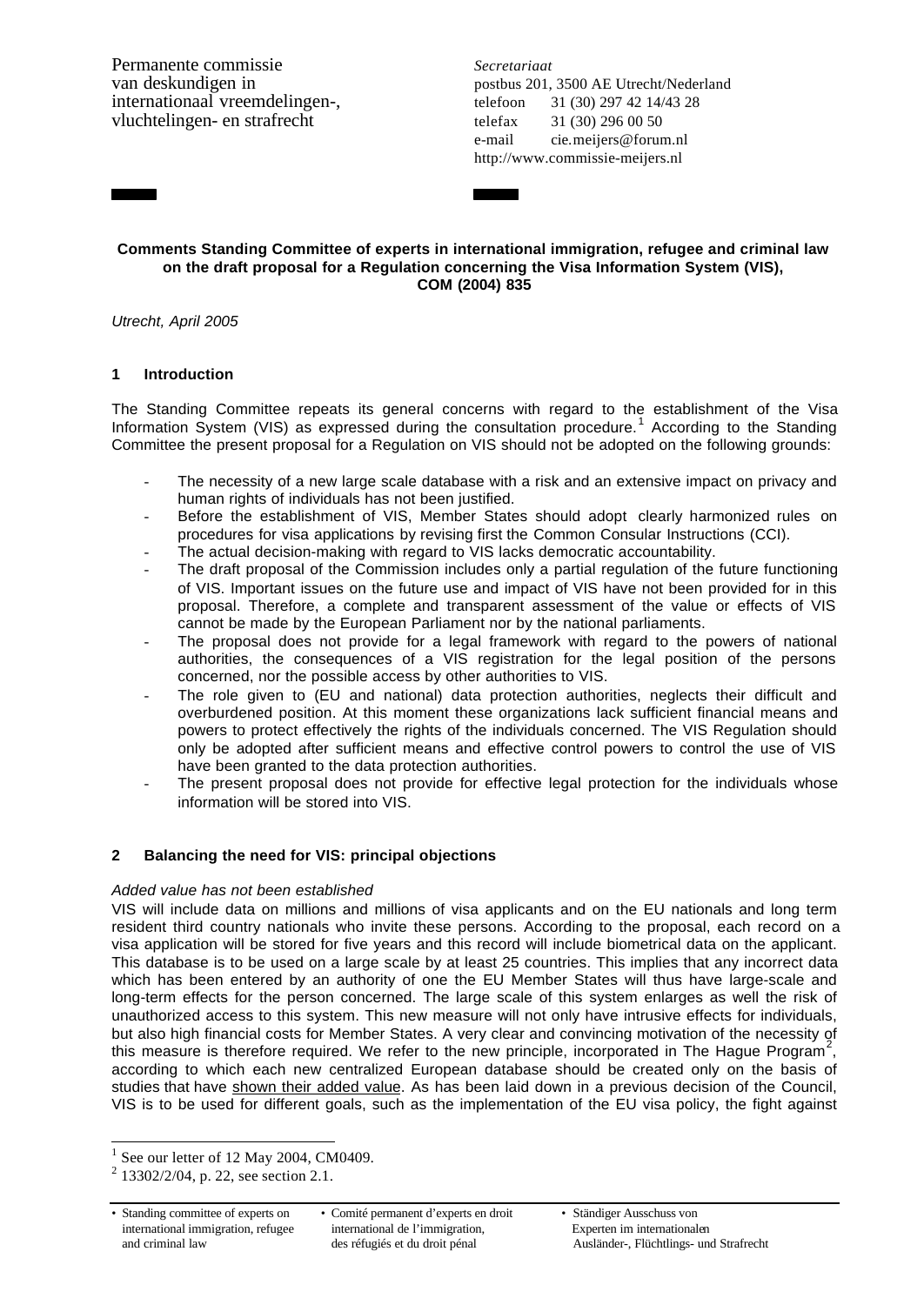terrorism, readmission policy, and the implementation of the Dublin II regulation (on the assessment of the responsibility of Member States for asylum applications). <sup>3</sup> This multiple use of VIS makes a complete and appropriate cost-benefit analysis of the establishment of VIS a very difficult, if not impossible task. According to the Standing Committee, the Extended Impact Assessment, which has been presented together with the draft Regulation on VIS, does not establish the added value of VIS for each of the different goals pursued.<sup>4</sup> This report only describes four alternative options for the exchange of visa data: 1. No VIS; 2. Entry-Exit system; 3. VIS without the use of biometrics; and 4. VIS with biometrics. Each option is assessed on different merits, for example the impacts for the efficiency of a common visa policy and border checks, its contribution to internal security, its financial costs, and the impact on fundamental rights, in particular the protection of personal data and privacy. When considering, option 1, 'No VIS', the report treats marginally the possible other solutions by which the envisaged goals could be reached. With regard to the effects of option 4, the use of VIS with biometrics, for tracking terrorists or organized criminals, the impact assessment report even concludes that this would only be limited and dependent upon the effectiveness of other measures taken.

#### *Use of biometrics: extended risk*

With regard to the choice of integrating VIS with biometric identifiers, the Extended Impact Assessment report underlines the risk and the extensive impact on privacy and human rights. On p. 45 of the report it is stated:

*'If there would be no appropriate safeguards on data security in place, personal data entered and processed in VIS with biometrics could be open to unauthorized access and alterations either by authorities not authorized to do so, or by criminals who would be eager to steal the identity of legitimate travelers or correct the record of their own personal data.'*

Data protection authorities expressed their concerns on the use and central storage of biometrics. On 21 December 2004, the French Data Protection Authority, CNIL published a report on the proposals of the French government to register biometric data of those aliens whose visa had been refused. <sup>5</sup> CNIL considered this national measure neither justified nor necessary. According to CNIL, this measure would entail the risk of stigmatisation of those persons being refused a visa, and, as being entered into this new system, would be refused a renewed application for a visa. Previously, the Article 29 Group also advised against the establishment of a centralized registration of biometric data. <sup>6</sup> There is no indication that the Commission has taken into account these positions.

Finally, it is important to keep in mind the technical imperfection of biometrics, as underlined by the European Data Protection Supervisor (EDPS).<sup>7</sup> In the first place, 5 % of individuals are estimated not to be able to enroll because of having no readable fingerprints or no fingerprints at all. This would mean with regard to the use of VIS, which is expected to include data on 20 million applicants in 2007, that 1 million persons cannot be checked by the normal procedure. Secondly, with regard to biometrics, an error rate of 0.5 to 1 % is considered normal, which would mean a False Rejection Rate of 0.5 to 1 % with regard to measures and checks based on VIS. According to the Standing Committee, the consequences of such an error rate with regard to the use of VIS are not acceptable.

## *Direct and indirect discriminatory effects of VIS*

VIS, if established, will in the first place affect the position and rights of third country nationals applying for a visa. The collection and the centralised storage of biometrical data of this group of persons is an interference with their right to private life as protected in Article 8 ECHR. The Standing Committee questions whether this difference of treatment has an objective and reasonable justification in the light of the non discrimination principle as laid down in Article 14 ECHR. According to case law of the European Court for Human Rights (ECtHR), a difference of treatment based exclusively on the ground of nationality, is to be considered discriminatory for the purposes of Article 14 ECHR, if there is no reasonable relationship between the means employed and the aims sought to be realised.<sup>8</sup> As we argued above, VIS lacks this 'reasonable relationship'.

Secondly, the Standing Committee is concerned about the possible indirect discriminatory effects of VIS on the grounds of race and ethnic origin against EU citizens and lawfully resident third country nationals

l

<sup>&</sup>lt;sup>3</sup> Council Conclusions 19 February 2004, doc. 5831/04.

<sup>4</sup> EPEC Final Report, December 2004.

<sup>&</sup>lt;sup>5</sup> See *L'expérimentation de visas biometrique: la position de CNIL*, 21/12/2004, on www.cnil.fr, visited in December 2004.

<sup>&</sup>lt;sup>6</sup> Working Document on biometrics of 1 August 2003, No. 12168/02/NL WP 80.

 $7$  Opinion of the European Data Protection Supervisor on VIS, Brussels, 23 March 2005.

<sup>8</sup> Gaygusuz v. Austria [1996] Reports 1996-IV para. 42.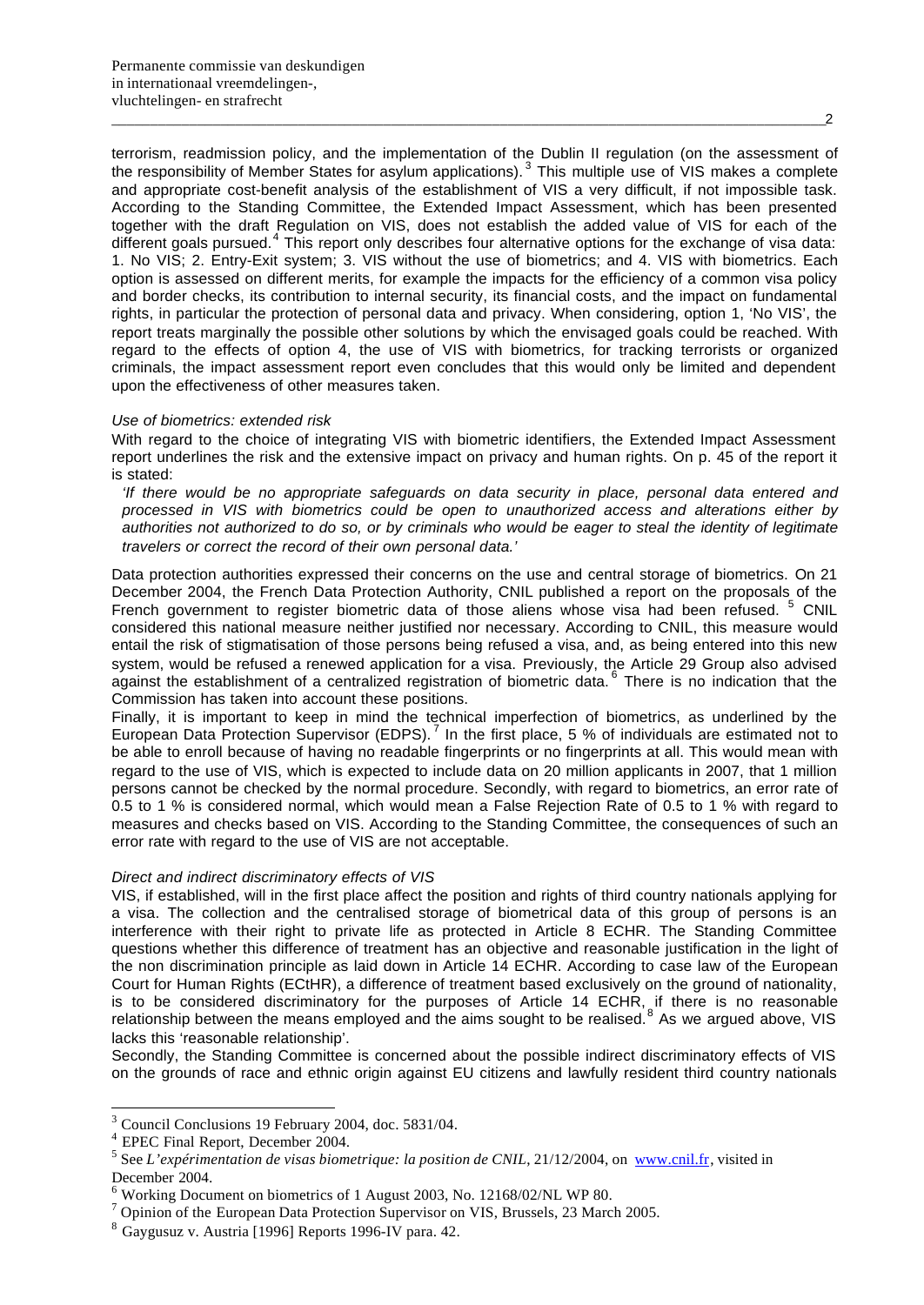in Member States, issuing an invitation or liable to pay the costs of living during the stay of the visa applicants. The majority of visa nationals are from African and Asian countries and their relatives and friends in the EU issuing them with invitations will be those persons entered into VIS on the basis of Article 6(4)(f) of the draft proposal. The explanatory memorandum (p.33) states that *'the inclusion of data on persons and companies issuing invitations will help to identify those persons and companies which make fraudulent invitations...(which) constitutes important information in the fight against visa fraud, illegal immigration, human trafficking and the related criminal organisations which often operate on an international scale'*. Given this purpose and the apparent intention of Member States to provide wider access to VIS to law enforcement authorities as well as the future consequences of interoperability, these persons, are likely to be disadvantaged disproportionately by the inclusion of their names and addresses in VIS, particularly in the event of any abuse regarding access to or use of this data.

## **3 Democratic deficit**

The Standing Committee disagrees with the present decision making procedure on VIS, in which the European Parliament and the national parliaments are left with a very marginal role. Although the European Parliament has co-decisive right with regard to this proposal of a Regulation for VIS, the decision for the set up of VIS has factually been made in the decision 2004/512/EC of the Council of 8 June 2004 with regard to the legal basis of VIS.  $9$  This draft decision was rejected by the European Parliament on 22 April 2004, however this (non binding) advise has not been taken into account by the Council or the Commission. <sup>10</sup> Political decisions on the purpose and the future functions of VIS are already taken with the adoption of the guidelines on VIS by the Council in its meeting of 19 February 2004. During its meeting of 7 March 2005, the Council decided that national law enforcement authorities should be given access to VIS.<sup>11</sup> The European Parliament was never consulted on these guidelines, nor on the latter decision. Finally, without awaiting the final adoption of actual proposal on the content of VIS, IT companies have already been commissioned to build the architecture for VIS.<sup>12</sup> Important decisions on VIS and its final functions are thus solely made by the Council and the Commission, leaving no space for a real public debate and depriving the European Parliament from an effective legislative power.

## **4 Actual proposal is an incomplete regulation of the future use of VIS**

The present proposal of the Commission includes only a partial regulation of the future functioning of VIS. Important issues on the use and impact of VIS have not been provided for in this proposal, which means that a complete and transparent assessment of the value or consequences of VIS cannot be made. The draft regulation does not provide for a legal framework with regard to the powers of national authorities, the consequences of a VIS registration for the legal position of the persons concerned, or the access by other authorities to VIS.

## *Competences of authorities based on VIS information*

One of the purposes of VIS as presented by the Commission would be the prevention of visa shopping. It is however not clear in what way VIS actually will be used for this goal: will national visa authorities have the power to refuse a visa whenever they retrieve from VIS, that the visa applicant has been refused a visa by the Member States? In other words, is the effect of VIS that if a person has been refused a visa by one country, he or she will also be refused automatically a visa from the other participating countries? This would be a very far reaching consequence of the use of VIS, which should have been dealt with more explicitly by the Commission. It is noteworthy that the Extended Impact Assessment of VIS refers to *'the potential extremely grave consequences of the use of VIS for a traveler, resulting in a rejection of a visa application or refusal of entry into the territory of Schengen States'* (p. 46). This possibility of negative decision making, solely on the basis of a previous VIS registration, would run encounter the general principle of the EC Directive 95/46, Article 15, according to which a decision implying legal effects to a person, should not be solely based on automated data processing.

• The Standing Committee underlines that any regulation on the establishment and use of a European database such as VIS should provide for a clear prohibition of decision making solely based on information stored into that database.

 $\overline{a}$ 

<sup>9</sup> *OJ* L 213/5, 15 June 2004.

<sup>&</sup>lt;sup>10</sup> Legislative resolution of the European Parliament T5 – 0352/2004.

<sup>&</sup>lt;sup>11</sup> Conclusions meeting Council Competitiveness, 7.III.2005, doc. 6811/05.

<sup>&</sup>lt;sup>12</sup> Commission Staff Working Paper on the development of VIS, 4 March 2005, SEC (2005) 339.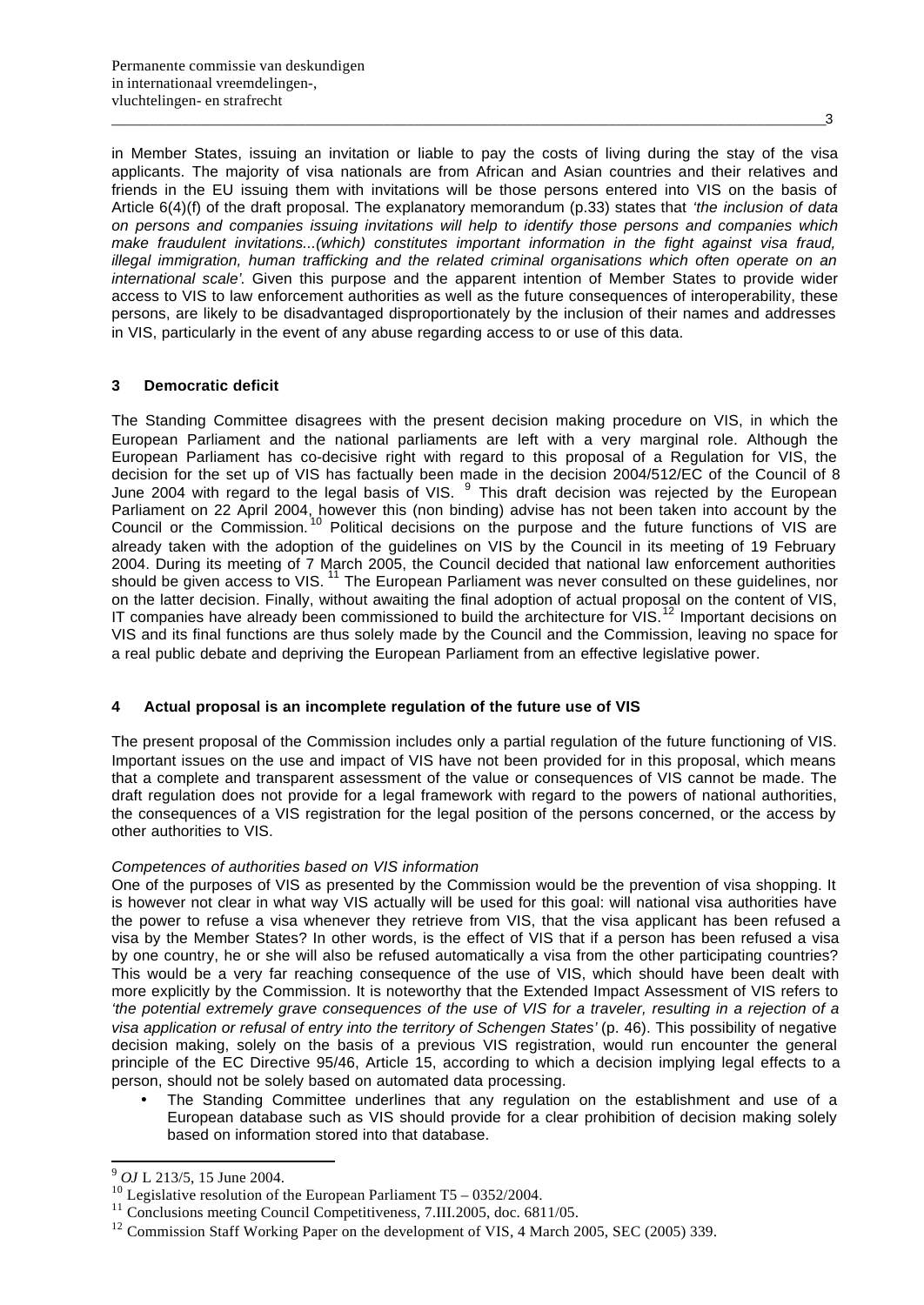### *Interoperability VIS with other data bases*

The European Council, in its Declaration on combating terrorism of 25 March 2004, invited the Commission to submit proposals for enhanced interoperability between SIS II, VIS, Eurodac and the use of this information for the fight and prevention of terrorism. A Communication by the Commission on this issue has not been published yet.

• According to the Standing Committee, decisions on the interoperability of VIS with other databases, should be dealt with simultaneously with the present proposal on VIS. The effects and consequences of VIS will depend on which links will be made with other databases. This use of VIS should be regulated in the present proposal for a Regulation, allowing a comprehensive and transparent decision making.

### *VIS and access by other authorities*

During its meeting of 7 March 2005, the Council adopted the decision that *'in order to achieve fully the aim of improving internal security and the fight against terrorism'*, Member State authorities responsible for internal security should be guaranteed access to VIS, *'in the course of their duties in relation to the prevention, detection and investigation of criminal offences, including terrorist acts and threats'*. 13

This issue (access to VIS by police or security authorities) should have been dealt with more explicitly by the Commission in the draft regulation. If the latter issue is to be regulated in a third pillar instrument, this not only undermines the democratic accountability of the decision making, but also obscures the actual understanding of the meaning and consequences of VIS.

## **5 Data protection authorities lack sufficient means to monitor VIS**

According to Article 35 of the draft Regulation, the European Data Protection Supervisor should monitor *'the activities of the Commission to ensure that the rights of persons covered by this Regulation are not violated by the processing of data in the VIS'.* National supervisory authorities are tasked in Article 34 of the draft regulation to monitor the lawfulness of the processing of the personal data in VIS by the Member State in question.

These new monitoring tasks which are given to the European and national data protection authorities do not take into account the actual lack of personal and financial powers for these organizations to perform their tasks effectively. Both at the European level as on the national level, these organizations have to monitor a wide range of developments with regard to data processing and the protection of human rights.

• The Standing Committee underlines that the (European and national) data protection authorities will have to be provided first with effective powers and sufficient financial means, before establishing new databases which they would have to monitor. The VIS Regulation should only be adopted after sufficient means and effective control powers to control the use of VIS have been granted to the data protection authorities.

## **6 Lack of legal protection for individuals**

l

The Standing Committee is very concerned about the lack of legal protection of individuals with regard to decisions based on data bases such as VIS. The proposal includes an elaborated set of data protection rules, however does not include provisions offering the data subject the necessary additional protection at the level of immigration procedural law. For example, as mentioned above, the draft provides for the right of access to courts with regard to the rights on access and correction, but not with regard to the decisions which could be based on VIS, namely: refusal of a visa, refusal of entry, or the decision to transfer a person to a state which is to be considered as the responsible country to treat the asylum application of the person concerned (Dublin II). What is for example the legal position of third-country nationals who apply for a visa and then withdraw their application? In this light, it is important to highlight the conclusion in the Extended Impact Assessment report with regard to the protection of human rights and privacy: the *'extreme negative impacts …would be mitigated if the person concerned were to be provided with precise information on the grounds for taking such a decision'.*

• The Standing Committee recommends that the rules with regard to the rights and legal protection of visa applicants should be harmonised first. The most appropriate place for the provision of clear and effective legal remedies to third-country nationals refused a visa would be in the

\_\_\_\_\_\_\_\_\_\_\_\_\_\_\_\_\_\_\_\_\_\_\_\_\_\_\_\_\_\_\_\_\_\_\_\_\_\_\_\_\_\_\_\_\_\_\_\_\_\_\_\_\_\_\_\_\_\_\_\_\_\_\_\_\_\_\_\_\_\_\_\_\_\_\_\_\_\_\_\_\_\_\_\_\_\_\_\_\_\_\_\_4

<sup>&</sup>lt;sup>13</sup> Conclusions meeting Council Competitiveness 7.III.2005, doc. 6811/05.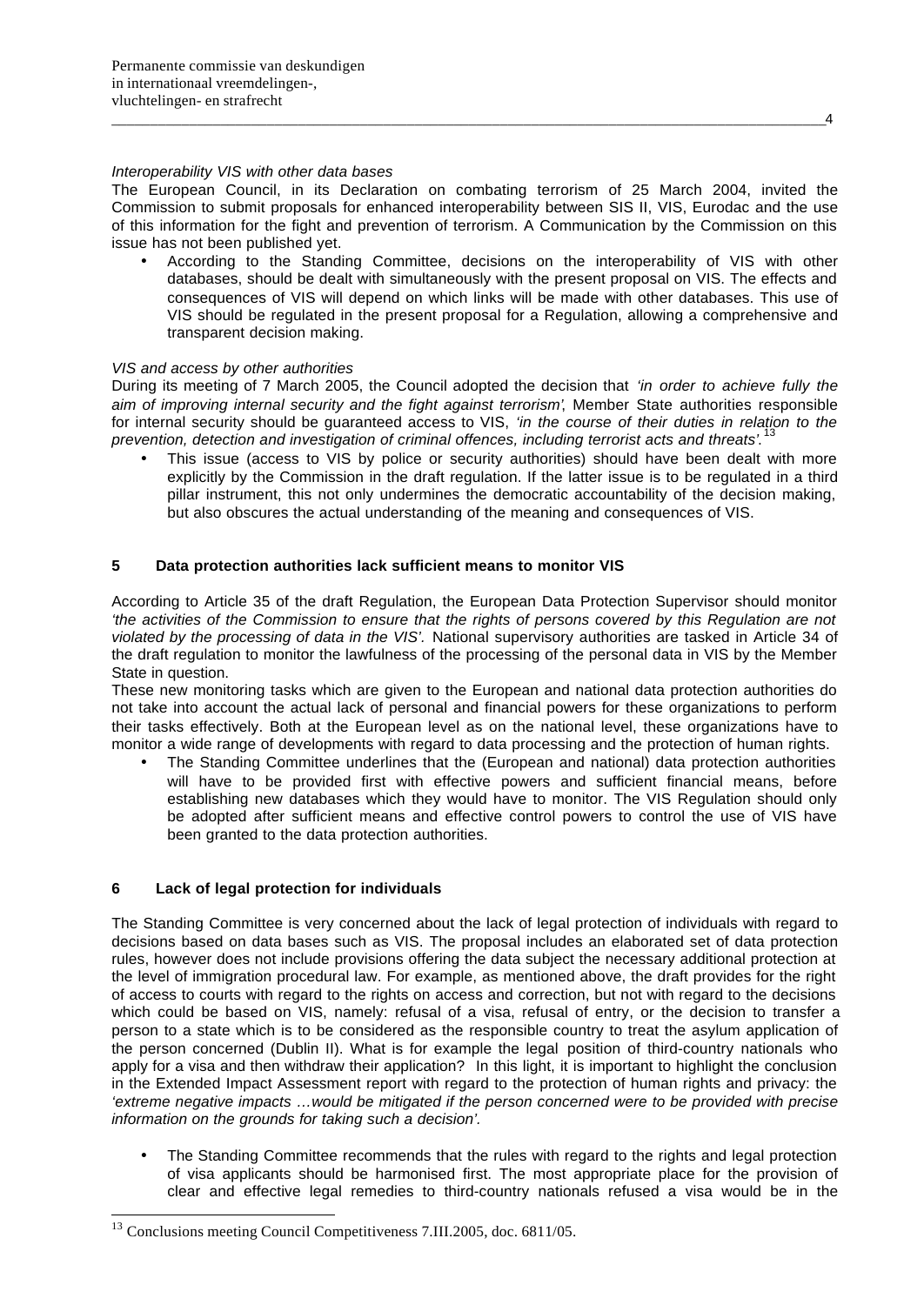Regulation revising the Common Consular Instructions (CCI). The CCI should be revised first (and not just recast) to provide for clearly harmonized rules that should facilitate movement into the EU for visa nationals and safeguard their rights.

• Further, we propose to include the guarantees we have drafted in our earlier Directive on minimum guarantees for individual freedom, security and justice in relation to decisions regarding movement of persons, in any future regulation with regard to border control and visa applications:

Article 3:

*1. Any decision as referred to in Article 1\* , affecting any person within the jurisdiction of a Member State or the European Community [European Union], shall be prescribed by law and shall be in writing with the indication of the legal provision or provisions underlying the decision and all relevant reasons. The person affected shall be informed in writing about legal procedures in order to have such a decision reviewed by a court of law, in accordance with Article 6 of this Directive. The decision shall indicate the competent court and its address.*

*2. Everyone within the jurisdiction of a Member State or the European Community [European Union], affected by any decision as referred to in Article 1, has the right to be informed of this decision without delay, either in person or by representative.*

*3. A decision on grounds of public policy or national security shall only be permitted if the measure is justified while the personal conduct of the person concerned indicates a specific risk of an actual and serious prejudice to the requirements of public policy or national security of one of more Member States.*

*4. Decisions as referred to in the first paragraph must be justified by overriding reasons based on the general interest; they must be suitable for securing the attainment of the objective which they pursue; and they must not go beyond what is necessary in order to attain that objective.*

#### Article 6:

l

*1. Everyone within the jurisdiction of a Member State or the European Community [European Union] has the right to an effective legal remedy before a court against any decision as referred to in Article 1\* .*

*2. This remedy must be easily and promptly accessible and offer adversarial proceedings before an independent and impartial court competent to review on the merits the reasons for the decision and relevant evidence, if need be with appropriate procedural limitations on the use of classified information. The court will decide within a reasonable time. The court will decide speedily when detention is at issue or when personal liberty and integrity are affected in any other way.*

*3. Proceedings must offer the individual concerned the opportunity to be heard either in person or by representative. The principle of equality of arms must be abided.*

*4. The court must have the power to order effective suspension of the execution of measures whose effects are potentially irreversible for the period of the proceedings.*

*5. The court must have the power to annul a decision when it finds the decision arbitrary, disproportionate or unlawful.*

*6. The court must be competent to order any appropriate measure against the responsible authority of any Member State repairing or compensating damages caused by such decisions.*

## **7 Remarks with regard to specific provisions of the draft Regulation**

#### *Links with other files or databases*

Article 3, describing the categories of data entered into VIS, includes in 3.1 (d): *'links to other applications'.* This provision has not been explained at all in the explanatory memorandum of the draft regulation. If this is to be interpreted broadly, it allows Member States to add or connect to the VIS files

\_\_\_\_\_\_\_\_\_\_\_\_\_\_\_\_\_\_\_\_\_\_\_\_\_\_\_\_\_\_\_\_\_\_\_\_\_\_\_\_\_\_\_\_\_\_\_\_\_\_\_\_\_\_\_\_\_\_\_\_\_\_\_\_\_\_\_\_\_\_\_\_\_\_\_\_\_\_\_\_\_\_\_\_\_\_\_\_\_\_\_\_5

 $14$  P. Boeles a.o., Border Control and Movement of Persons, Towards effective legal remedies for individuals in Europe, Utrecht 2003 (Meijers Committee).

<sup>∗</sup> Article 1 of our proposal refers to decisions concerning refusal of entry or residence or refusal to issue a visa or residence permit; refusal of permission to board , or to disembark from carriers; detention or limitation of his liberty to move, for purposes of immigration control; expulsion, removal, deportation and listing for the purpose of refusal of entry; and, processing of personal data including biometrical and DNA information.